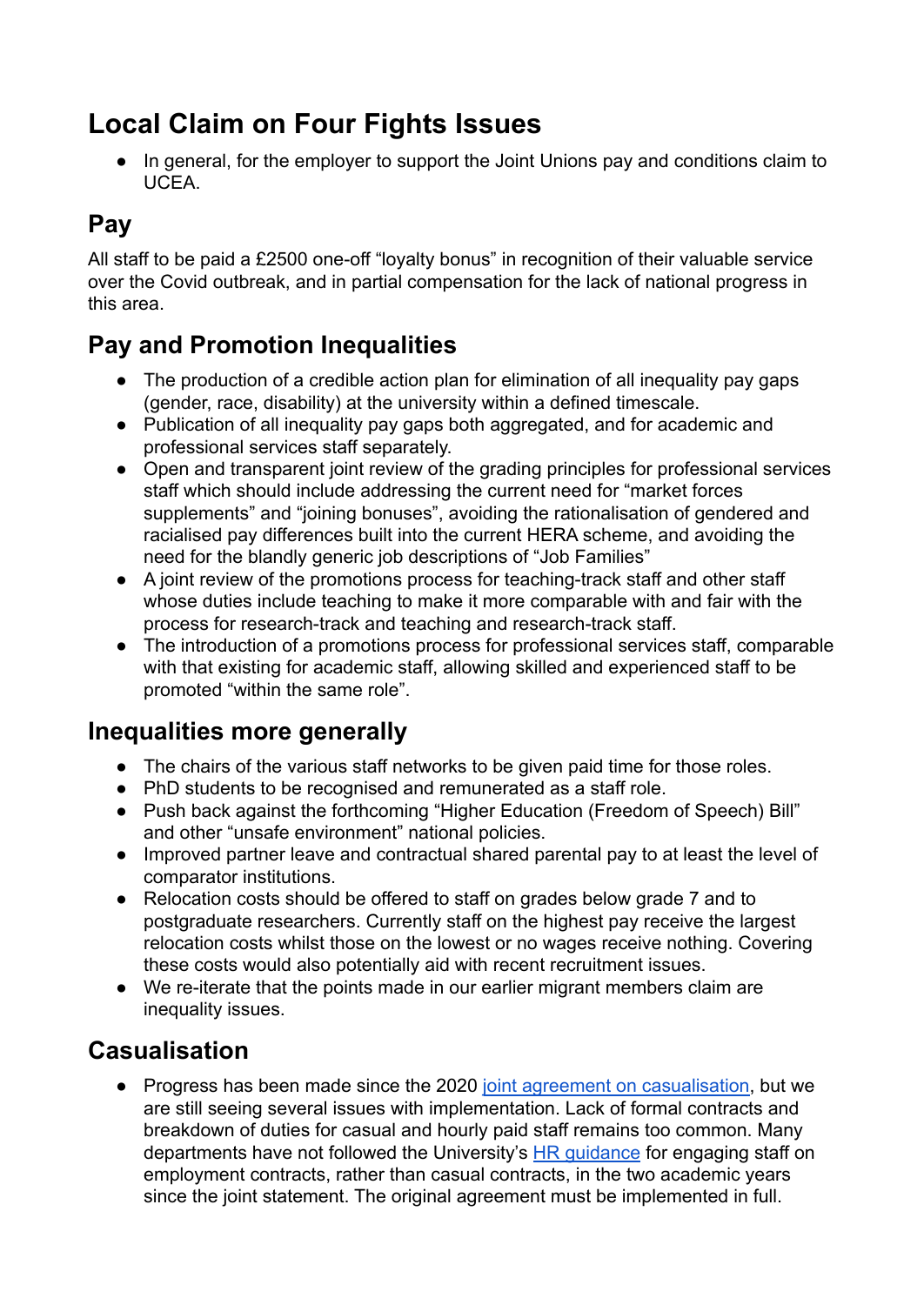- Incorrect pay for hourly paid staff remains common. If the systemic issues underlying this can't be rapidly fixed, staff should receive compensatory payments.
- Pay remains inconsistent among casualised and hourly paid teaching staff across the university, and in most cases paid hours are inadequate to cover required work. We require joint working on establishing, with urgency, standard tariffs for hourly paid teaching work. These standard tariffs must be adequate to cover actual required workload, consistent across the university, consistent with the expectations of FTE staff carrying out the same work (if not higher, when hourly paid staff are early in their careers and therefore take longer for duties such as marking), and of a standard that the university is proud to publish to students.
- An end to explicit and implicit expectations that staff, especially casualised staff, undertake unpaid work. All hours worked must be paid for.
- A 24-month contract minimum except where there is a genuine requirement (e.g. maternity cover) for a shorter length. Use of 23 month contracts to avoid paying redundancy pay is not acceptable.
- An end to the outsourcing of professional services staff where a permanent requirement exists, and a joint review of the use of agency staff in professional services roles on projects where standard employment contracts could be used.
- Use of outsourced staff in security, with Mitie currently providing the contract, must end. These staff must be brought back in house at the earliest opportunity.
- Any new college expansion must not include use of facilities management companies such as Campus Village to employ porter and cleaning or other college staff.

### **Workload**

- The overtime pay arrangements for Grade 1-6 staff to also be applied to staff on Grade 7 and above.
- Workload modelling should be realistic, public, and be something the university can be proud of in how much time it allocates.
- There should be a rough expectation given in contracts of the proportion of time expected for each part of the role.
- Major changes and new policy introductions should be assessed for their workload impact, and spare capacity should be left in workload models to absorb these.
- Review of the proportionality, complexity and size of the University's "policy file"; time to be allocated and paid for reading for any policy staff are expected to follow.
- Additional staffing and prioritisation for process review and improvement teams with the aim of automating manual paperwork processes where possible.
- Begin a joint consultation with students, academic departments, unions, and the central timetabling team on how it might be possible to improve the quality of the teaching timetable; a hold on further increases in student numbers until improvements are made.
- Staff / student ratios for both academic and professional services staff should be reviewed and adjusted appropriately in line with increases in numbers of staff and students to be supported. Staffing levels in all areas should be sufficient to allow for temporary disruptions without colleagues instantly becoming overworked.
- Be very clear including by managers setting a good example that people are not required to attend work or even work remotely while ill or convalescing, especially in the current Covid situation.
- Annual publication of analysis of TAS survey results, with actions identified where worked hours exceed contracts hours and those allocated in workload models